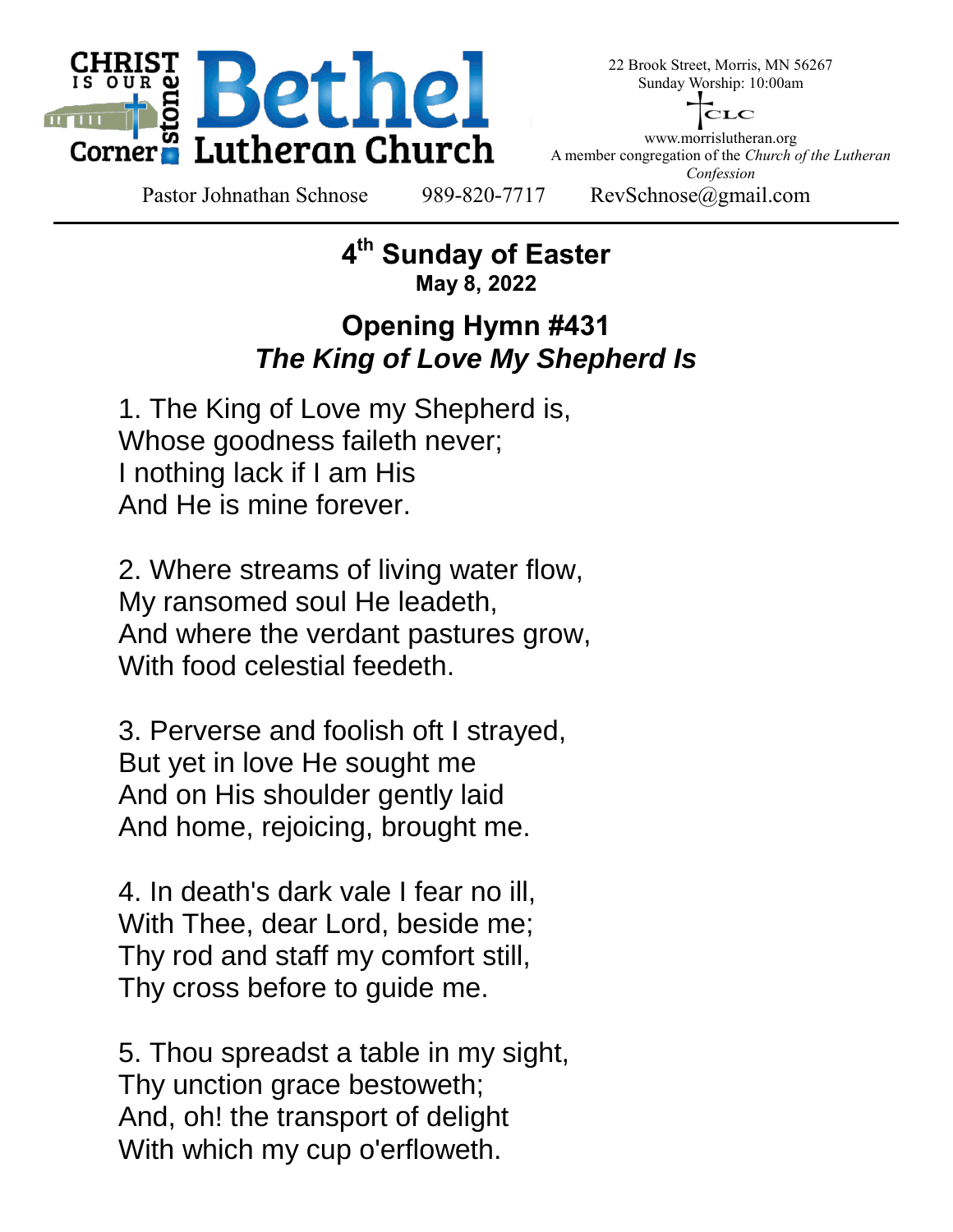6. And so through all the length of days Thy goodness faileth never. Good Shepherd, may I sing Thy praise Within Thy house forever!

# **Invocation**

P: In the Name of the Father and of the Son and of the Holy Spirit. **C: Amen**

# **Confession and Absolution**

**P:** We have come into the presence of God, who created us to love and serve Him as His dear children. But we have disobeyed Him and deserve only His wrath and punishment. Therefore, let us confess our sins to Him and plead for His mercy.

**C: Merciful Father in heaven, I am altogether sinful from birth. In countless ways I have sinned against You and do not deserve to be called Your child. But trusting in Jesus, my Savior, I pray: Have mercy on me according to Your unfailing love. Cleanse me from my sin, and take away my guilt.**

**P:** God, our heavenly Father, has forgiven all your sins. By the perfect life and innocent death of our Lord Jesus Christ, He has removed your guilt forever. You are his own dear child. May God give you strength to live according to His will.

# **C: Amen**

# **Kyrie & Gloria in Excelsis –** sing

Lord, have mercy on us. Christ, have mercy on us. Lord have mercy on us.

1. Glory to God, we give you thanks and praise; Of heav'nly joy and peace on earth we sing. We worship You, to You our hearts we raise, Lord God, almighty Father, heav'nly King.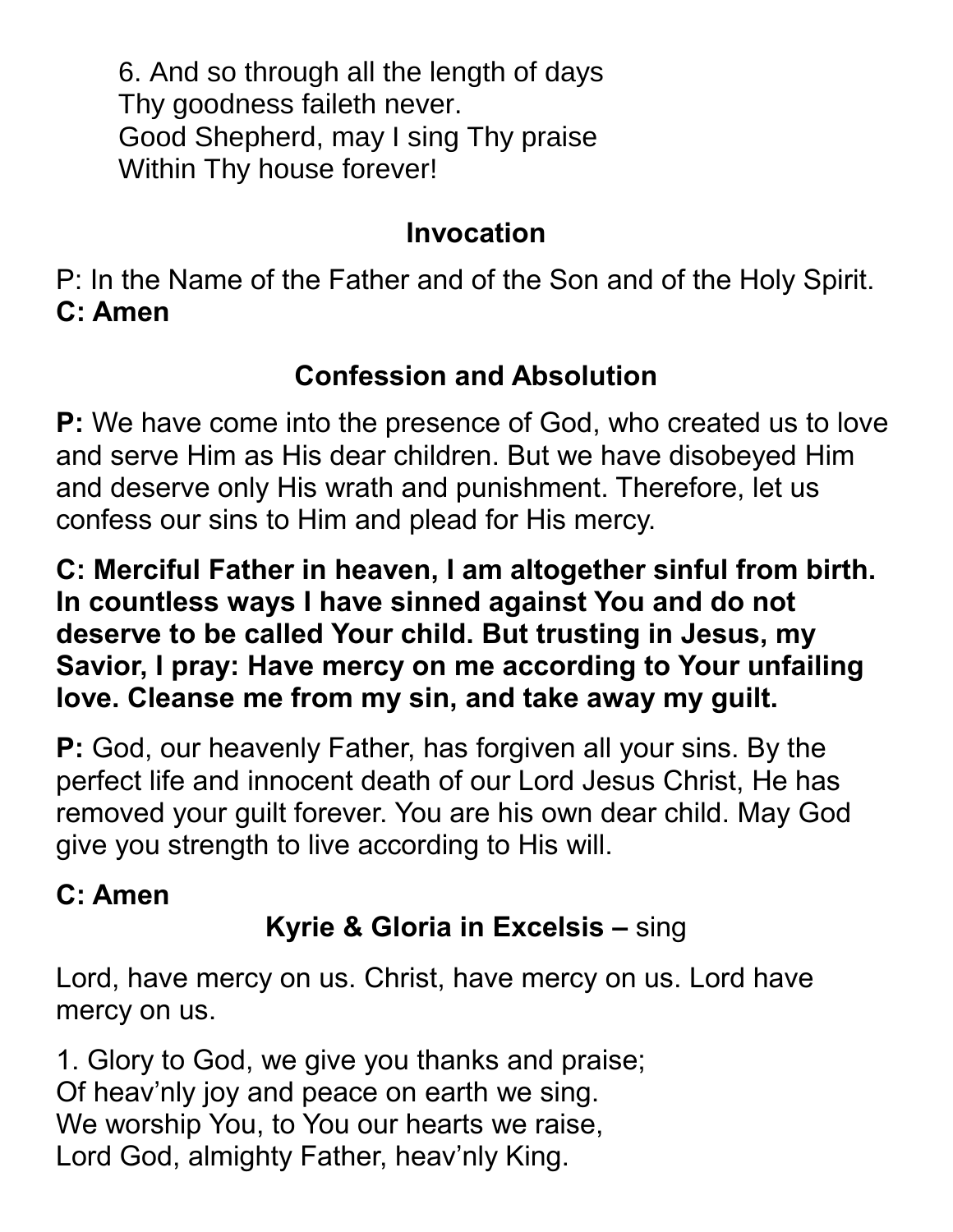2. Lord Jesus Christ, the Father's only Son, You bore for us the load of this world's sin. O Lamb of God, Your glorious vict'ry won, Receive our prayer, grant us Your peace within.

3. Alone, O Christ, You only are the Lord, At God's right hand in majesty most high: Who, with the Spirit worshiped and adored, With all the heav'nly host we glorify.

# **Prayer of the Day**

**P:** Let us pray…

… through Jesus Christ our Lord, who lives and reigns with You and the Holy Spirit, one God, now and forever.

# **C: Amen**

# **The First Lesson – Acts 20:17-35**

<sup>17</sup>Now from Miletus [Paul] sent to Ephesus and called the elders of the church to come to him. <sup>18</sup>And when they came to him, he said to them:

"You yourselves know how I lived among you the whole time from the first day that I set foot in Asia,  $19$  serving the Lord with all humility and with tears and with trials that happened to me through the plots of the Jews; <sup>20</sup>how I did not shrink from declaring to you anything that was profitable, and teaching you in public and from house to house, <sup>21</sup>testifying both to Jews and to Greeks of repentance toward God and of faith in our Lord Jesus Christ.<sup>22</sup>And now, behold, I am going to Jerusalem, constrained by the Spirit, not knowing what will happen to me there, <sup>23</sup>except that the Holy Spirit testifies to me in every city that imprisonment and afflictions await me. <sup>24</sup>But I do not account my life of any value nor as precious to myself, if only I may finish my course and the ministry that I received from the Lord Jesus, to testify to the gospel of the grace of God. <sup>25</sup>And now, behold, I know that none of you among whom I have gone about proclaiming the kingdom will see my face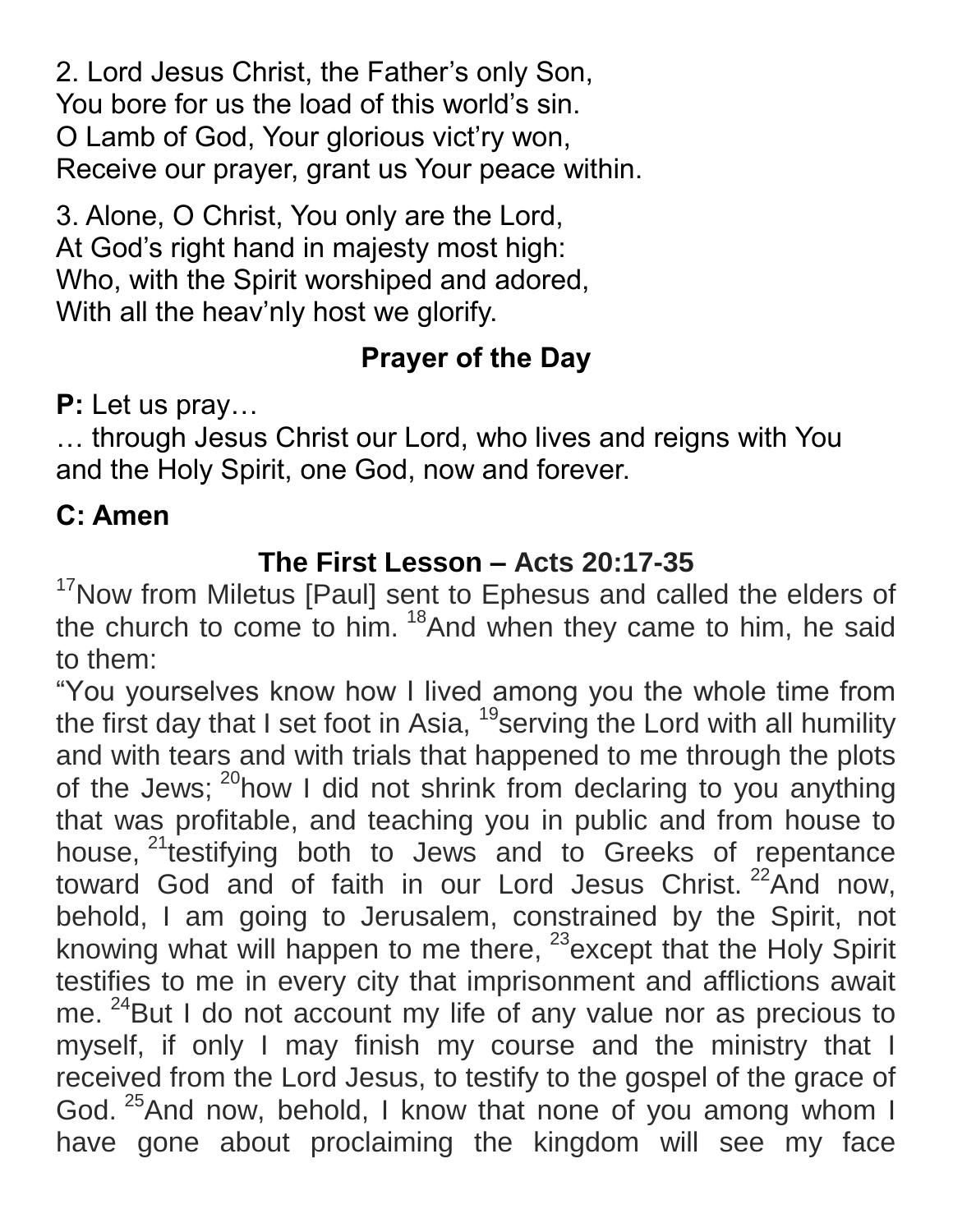again. <sup>26</sup>Therefore I testify to you this day that I am innocent of the blood of all of you,  $27$  for I did not shrink from declaring to you the whole counsel of God. <sup>28</sup>Pay careful attention to yourselves and to all the flock, in which the Holy Spirit has made you overseers, to care for the church of God, which he obtained with his own blood. <sup>29</sup>I know that after my departure fierce wolves will come in among you, not sparing the flock; <sup>30</sup>and from among your own selves will arise men speaking twisted things, to draw away the disciples after them. <sup>31</sup>Therefore be alert, remembering that for three years I did not cease night or day to admonish everyone with tears. <sup>32</sup>And now I commend you to God and to the word of his grace, which is able to build you up and to give you the inheritance among all those who are sanctified. <sup>33</sup>I coveted no one's silver or gold or apparel. <sup>34</sup> You yourselves know that these hands ministered to my necessities and to those who were with me. <sup>35</sup>In all things I have shown you that by working hard in this way we must help the weak and remember the words of the Lord Jesus, how he himself said, 'It is more blessed to give than to receive.'"

# **Psalm of the Day – Psalm 23**

# *Antiphon -*

*The Lord is my shepherd; there is nothing I shall want.*

The Lord is my | shepherd;\*

**I | shall not want.**

He makes me to lie down in green | pastures;\*

**He leads me beside the still | waters.**

He re- | stores my soul;\*

**He leads me in the paths of righteousness For His | name's sake.**

*Antiphon - The Lord is my shepherd; there is nothing I shall want.*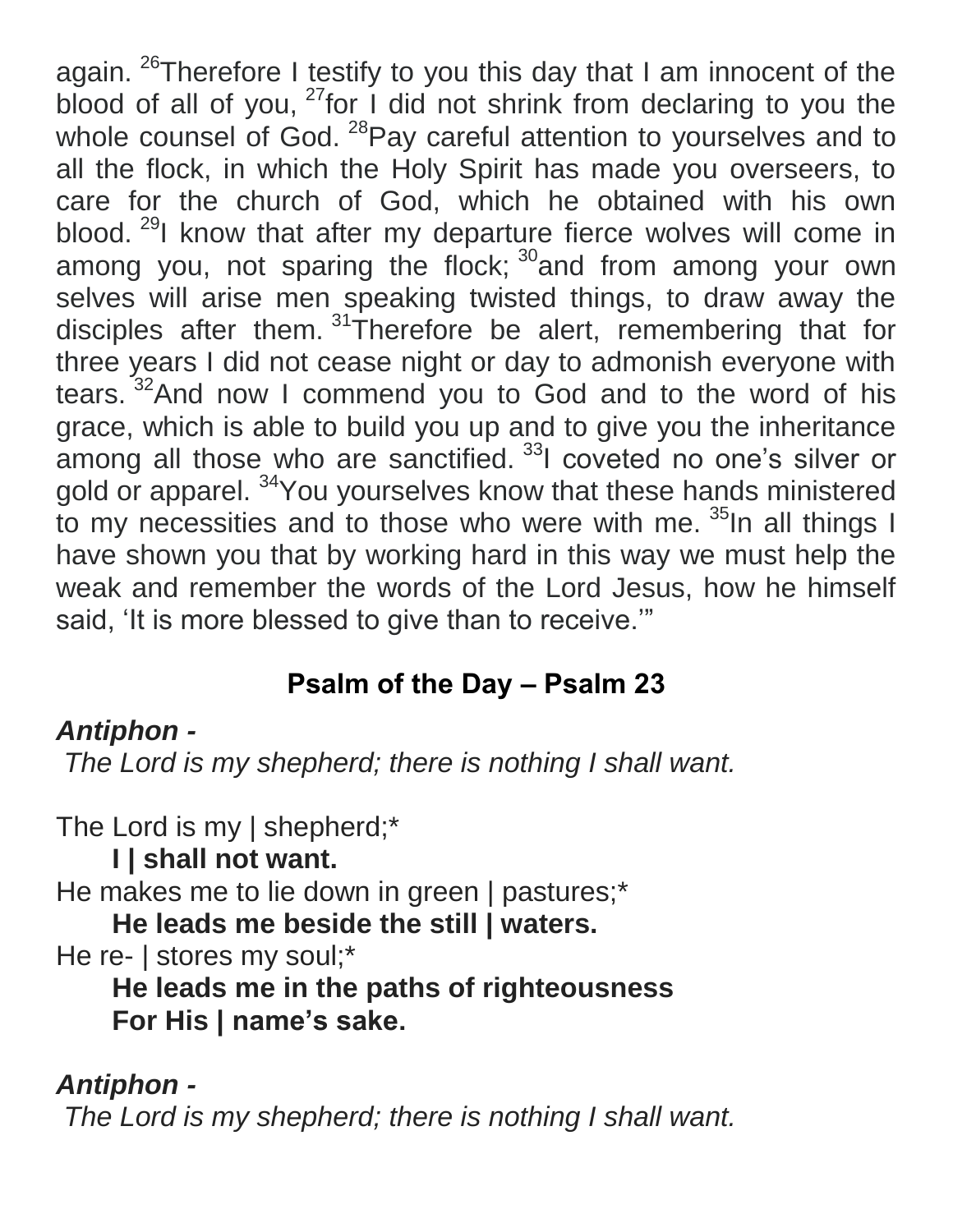Yea, though I walk through the valley of the shadow of death, I will fear no | evil;\*

**For You are with me;**

**Your rod and Your staff, they | comfort me.**

You prepare a table before me in the presence of my | enemies;\*

**You anoint my head with oil; my cup runs | over.** Surely goodness and mercy shall follow me All the days | of my life;\*

**And I will dwell in the house of the Lord for- | ever.**

**Glory be to the Father and | to the Son\* and to the Holy | Spirit; as it was in the be- | ginning,\* is now, and will be forever. | Amen.**

## *Antiphon -*

*The Lord is my shepherd; there is nothing I shall want.*

# **The Second Lesson – Revelation 7:9-17**

<sup>9</sup>After this I looked, and behold, a great multitude that no one could number, from every nation, from all tribes and peoples and languages, standing before the throne and before the Lamb, clothed in white robes, with palm branches in their hands,  $^{10}$  and crying out with a loud voice, "Salvation belongs to our God who sits on the throne, and to the Lamb!" <sup>11</sup>And all the angels were standing around the throne and around the elders and the four living creatures, and they fell on their faces before the throne and worshiped God, <sup>12</sup>saying, "Amen! Blessing and glory and wisdom and thanksgiving and honor and power and might be to our God forever and ever! Amen."

 $13$ Then one of the elders addressed me, saying, "Who are these, clothed in white robes, and from where have they come?" <sup>14</sup>I said to him, "Sir, you know." And he said to me, "These are the ones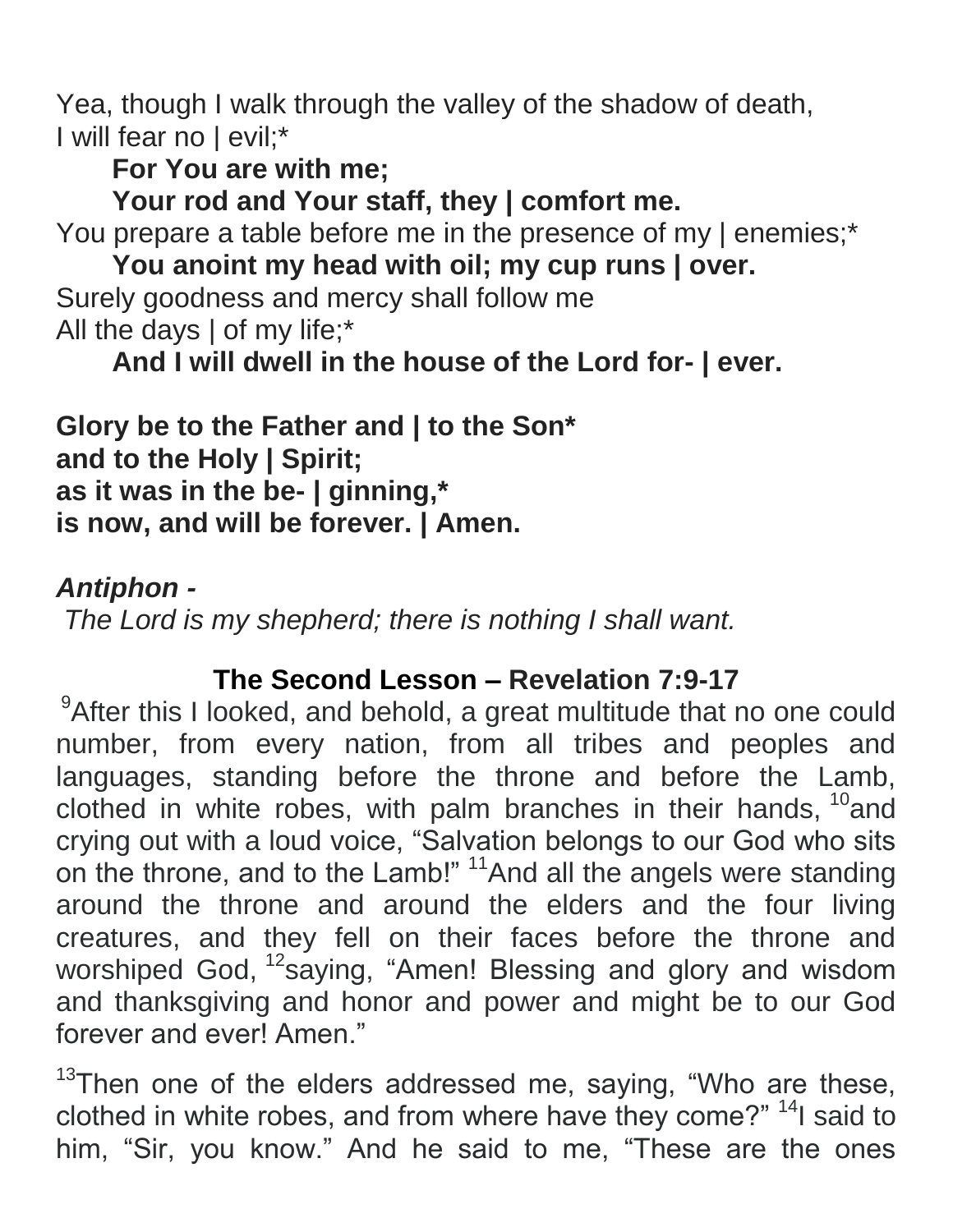coming out of the great tribulation. They have washed their robes and made them white in the blood of the Lamb.

<sup>15</sup> Therefore they are before the throne of God,

and serve him day and night in his temple;

and he who sits on the throne will shelter them with his presence.

<sup>16</sup>They shall hunger no more, neither thirst anymore;

the sun shall not strike them,

nor any scorching heat.

 $17$ For the Lamb in the midst of the throne will be their shepherd, and he will guide them to springs of living water,

and God will wipe away every tear from their eyes."

## **The Gospel – John 10:22-30**

 $22$ At that time the Feast of Dedication took place at Jerusalem. It was winter, <sup>23</sup>and Jesus was walking in the temple, in the colonnade of Solomon. <sup>24</sup>So the Jews gathered around him and said to him, "How long will you keep us in suspense? If you are the Christ, tell us plainly."<sup>25</sup> Jesus answered them, "I told you, and you do not believe. The works that I do in my Father's name bear witness about me,  $^{26}$ but you do not believe because you are not part of my flock. <sup>27</sup>My sheep hear my voice, and I know them, and they follow me. <sup>28</sup>I give them eternal life, and they will never perish, and no one will snatch them out of my hand. <sup>29</sup>My Father, who has given them to me, is greater than all, and no one is able to snatch them out of the Father's hand. <sup>30</sup>I and the Father are one."

P: Blessed are they that hear the Word of God and keep it.

#### **The Alleluia –** sing

Alleluia! Alleluia! Alleluia! These words are written that we may believe That Jesus is the Christ, the Son of God. Alleluia! Alleluia! Alleluia!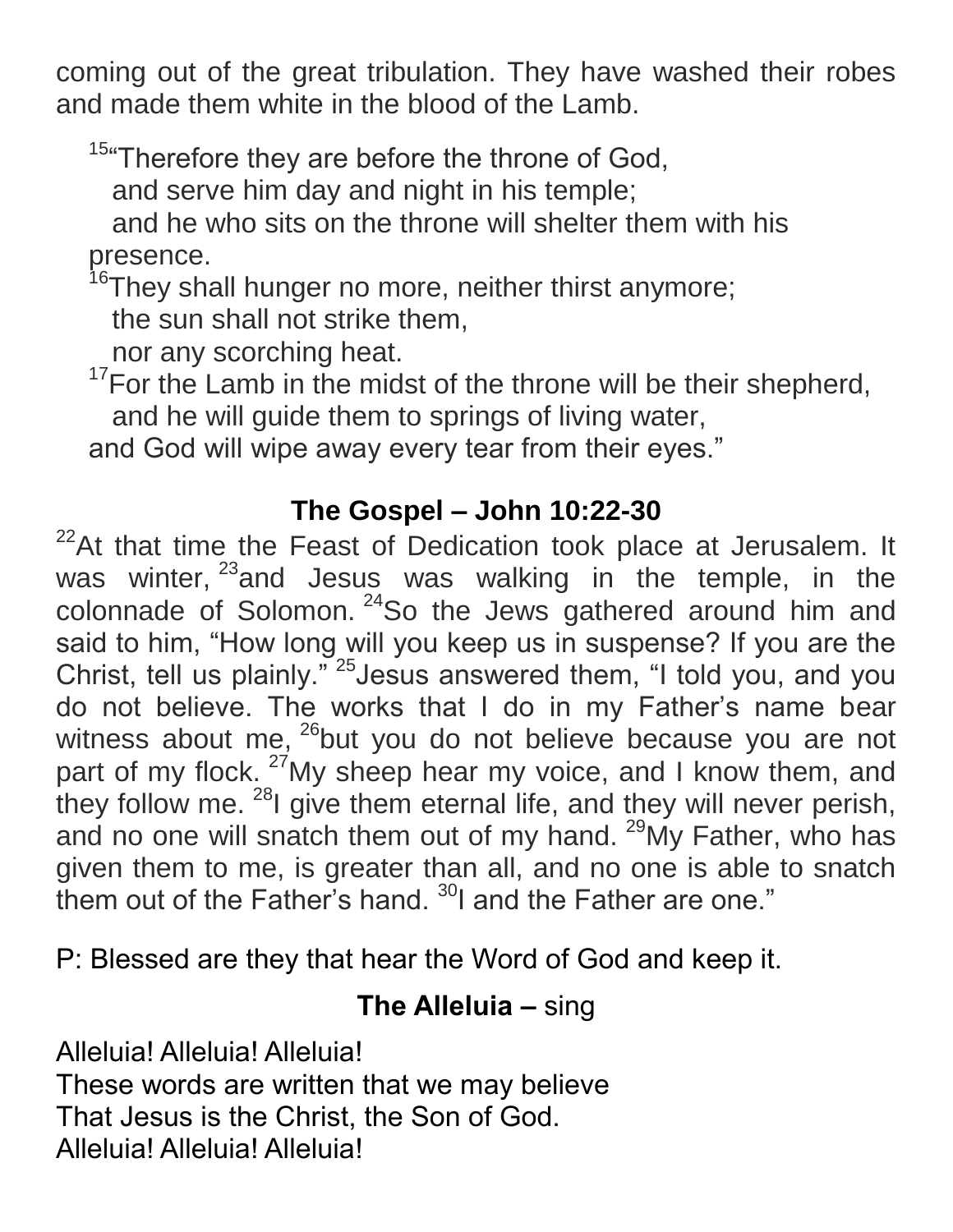# **Confession of Faith – Apostles' Creed**

**I believe in God, the Father almighty, Maker of heaven and earth.**

**I believe in Jesus Christ, His only Son, our Lord, Who was conceived by the Holy Spirit, Born of the virgin Mary, Suffered under Pontius Pilate, Was crucified, died, and was buried. He descended into hell. The third day He rose again from the dead. He ascended into heaven and is seated at the right hand of God the Father almighty. From there He will come to judge the living and the dead.**

**I believe in the Holy Spirit, The holy Christian Church, The communion of saints, The forgiveness of sins, The resurrection of the body, And the life everlasting. Amen.**

# **Pre-Sermon Hymn #195** *Christ Jesus Lay in Death's Strong Bands*

1. Christ Jesus lay in death's strong bands, For our offenses given; But now at God's right hand He stands And brings us life from heaven; Therefore let us joyful be And sing to God right thankfully Loud songs of hallelujah! Hallelujah!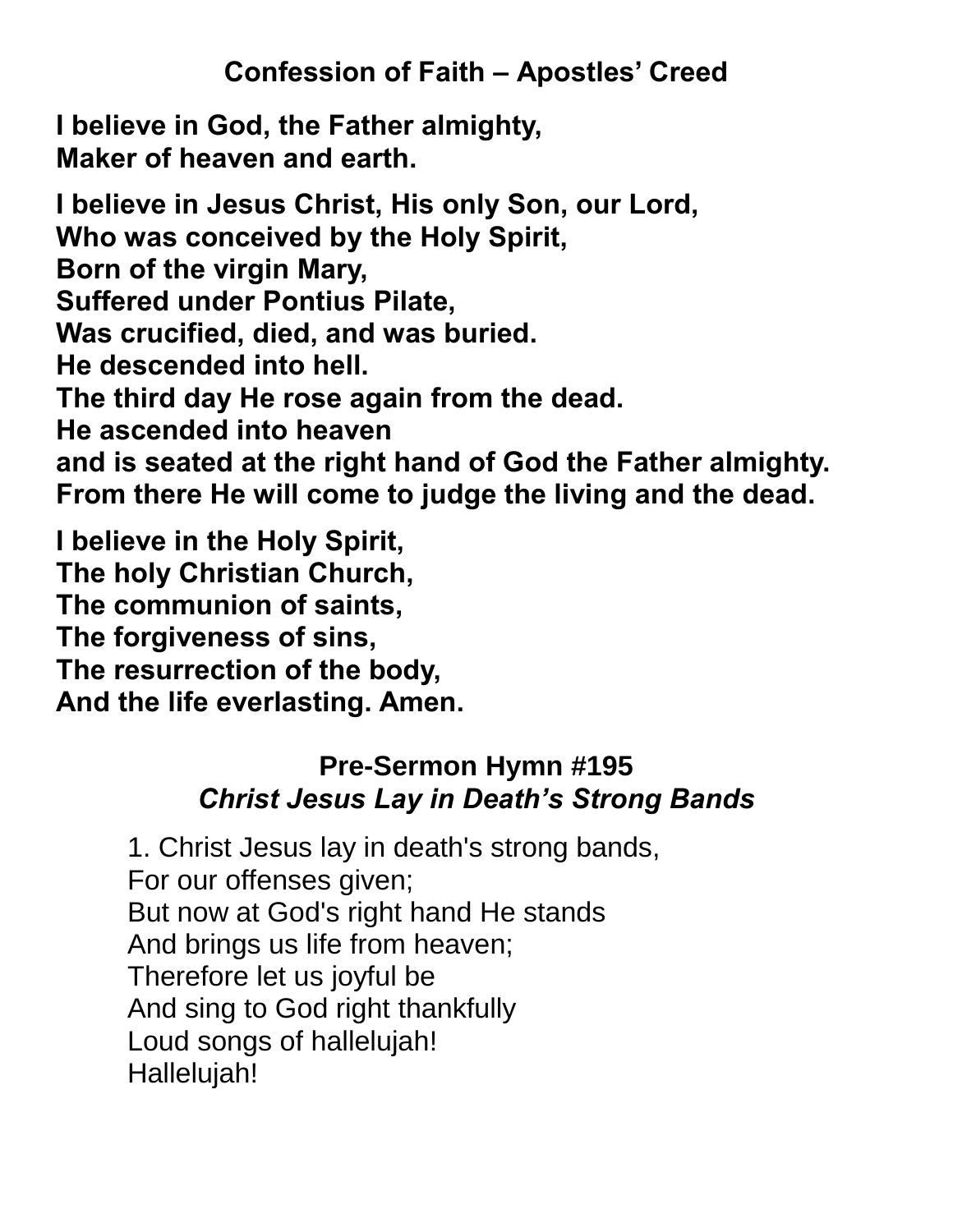2. It was a strange and dreadful strife When Life and Death contended; The victory remained with Life, The reign of Death was ended; Holy Scripture plainly saith That Death is swallowed up by Death, His sting is lost forever. Hallelujah!

3. Here the true Paschal Lamb we see, Whom God so freely gave us; He died on the accursed tree-So strong His love!-to save us. See, His blood doth mark our door; Faith points to it, Death passes o'er, And Satan cannot harm us. Hallelujah!

4. So let us keep the festival Whereto the Lord invites us; Christ is himself the Joy of all, The Sun that warms and lights us. By His grace He doth impart Eternal sunshine to the heart; The night of sin is ended. Hallelujah!

5. Then let us feast this Easter Day On Christ, the Bread of heaven; The Word of Grace hath purged away The old and evil leaven. Christ alone our souls will feed, He is our meat and drink indeed;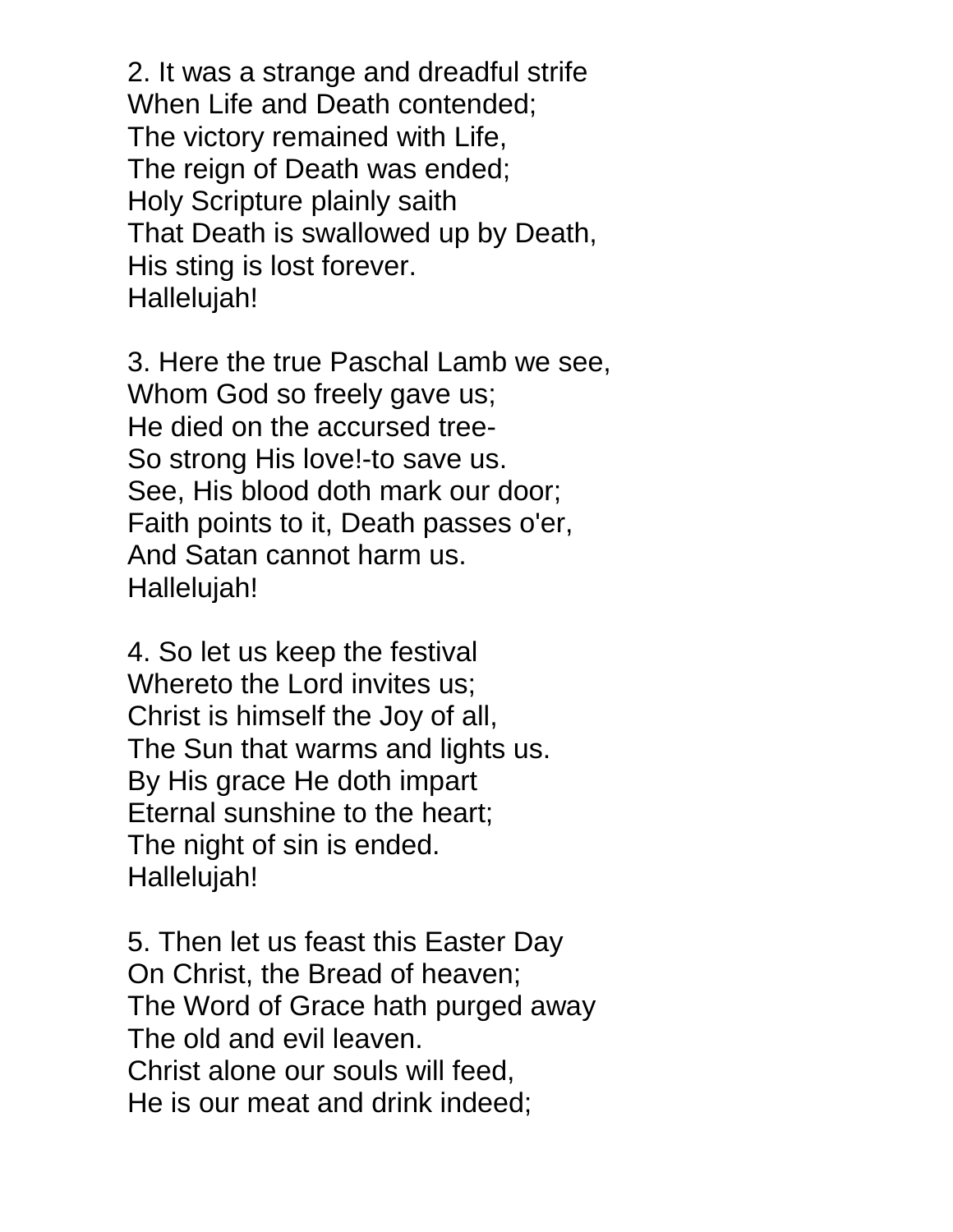Faith lives upon no other. Hallelujah!

# **Sermon Text – Acts 20:17-35**

## **Sermon** *The Good Shepherd Cares for His Sheep*

# **Offertory – sing**

Create in me a clean heart, O God, and renew a right spirit within me. Cast me not away from Your presence. Take not your Holy Spirit from me. Restore to me the joy of Your salvation. Uphold with Your Spirit free.

# **Offering of Thankful Hearts**

# **Prayer of the Church**

P: Heavenly Father, in Your name Your Son purchased us with His own most holy blood, and He now leads us through the gate of death to our eternal home with You. As the sheep of His fold, inspire us to hear His voice gladly and to follow Him steadfastly through every tribulation. Lord, in Your mercy,

#### **C: hear our prayer.**

P: Lord God, Shepherd of souls, Your servant Paul entrusted his flock to the care of faithful men, urging them to follow him in the way of Christ. Bless Your Church here under the care of her pastors, and instill in them all wisdom, fortitude, humility and grace. Lord, in Your mercy,

#### **C: hear our prayer.**

P: O Lord, You have provided us with the gift of family. Bless those who have shown us a mother's love and nurtured our lives from childhood. Bless and protect all mothers with child, all those who have suffered miscarriage or the death of a child, and all those who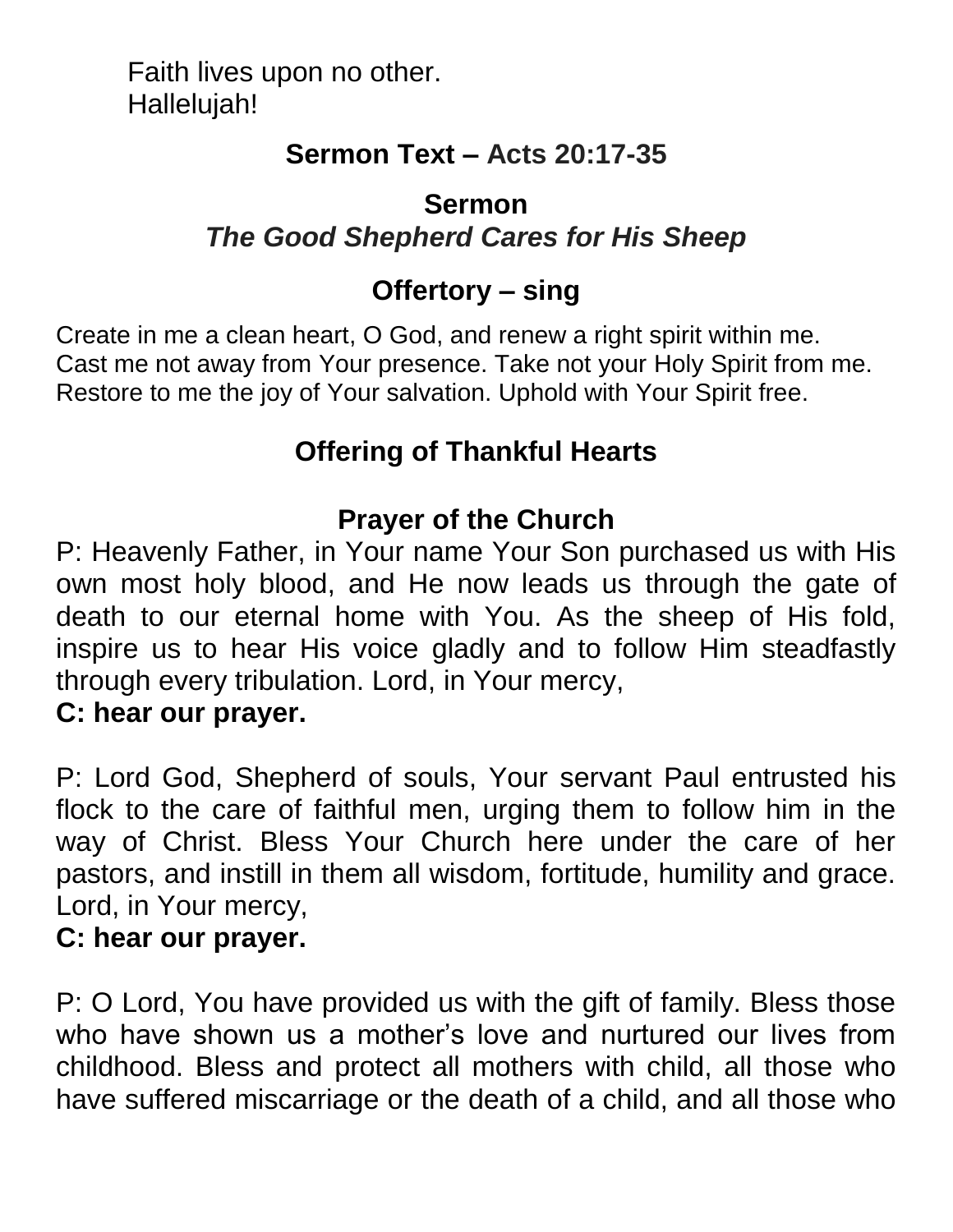have yearned for a child and lived with the pain of this unfulfilled longing. Lord, in Your mercy,

# **C: hear our prayer.**

P: Compassionate Lord, You will not allow any power or enemy to triumph over Your saving purpose or snatch Your lambs from Your hand. Give us wise and faithful leaders who will govern in our land according to Your Law and defend the lives of the unborn, the orphaned, the widowed and the aged. Bless all those who make, administer and judge our laws, that they may not hinder Your purpose. Lord, in Your mercy,

#### **C: hear our prayer.**

P: Gracious God, You have not forgotten us in our afflictions or abandoned us in our weakness. Deliver the sick and suffering according to Your will, and give Your comfort to the dying, especially to those who have requested our prayers [*including* \_(silent prayer)\_]. Guard us against despair, and grant us patience in the days of our trouble as we await Your perfect healing. Lord, in Your mercy,

#### **C: hear our prayer.**

P: Lord, enthroned in heaven, You gather Your saints into the shelter of Your presence, making them white in the blood of the Lamb. Keep us faithful throughout our lives here, and bring us through death to join them in the ceaseless praises of heaven. Lord, in Your mercy,

#### **C: hear our prayer.**

P: All this we ask in the name of Jesus Christ, Your Son, our Lord, who taught us to pray:

# **Lord's Prayer**

# **Our Father who art in heaven,**

**hallowed be Thy name,**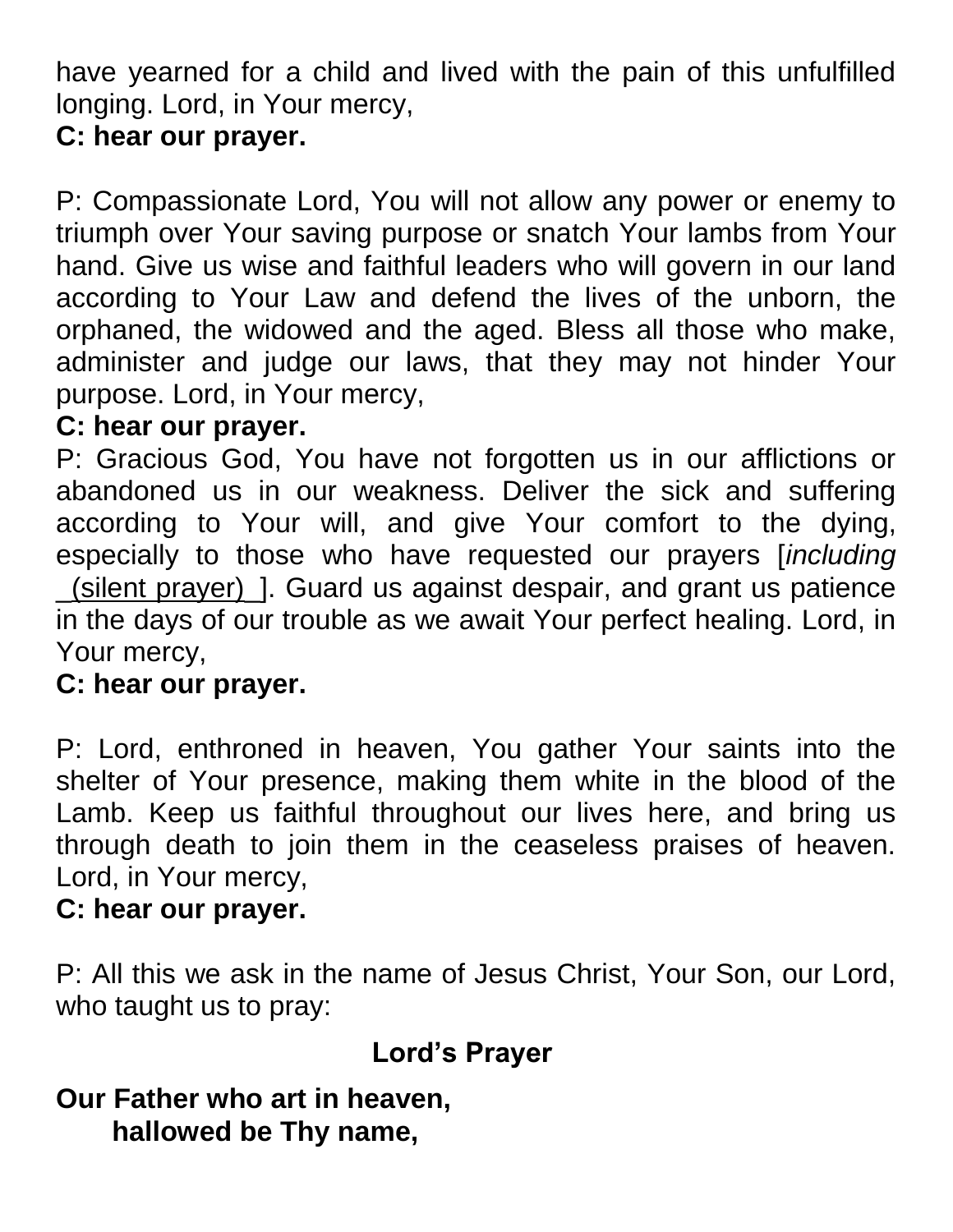**Thy kingdom come, Thy will be done on earth as it is in heaven. Give us this day our daily bread; and forgive us our trespasses as we forgive those who trespass against us; And lead us not into temptation, but deliver us from evil. For Thine is the kingdom and the power and the glory forever and ever. Amen.**

#### **Sermon Hymn #436** *The Lord's My Shepherd, I'll Not Want*

 1. The Lord's my Shepherd, I'll not want; He makes me down to lie In pastures green; He leadeth me The quiet waters by.

 2. My soul He doth restore again And me to walk doth make Within the paths of righteousness, E'en for His own name's sake.

 3. Yea, tho' I walk in death's dark vale, Yet will I fear no ill; For Thou art with me, and Thy rod And staff me comfort still.

 4. My table Thou hast furnished In presence of my foes; My head Thou dost with oil anoint, And my cup overflows.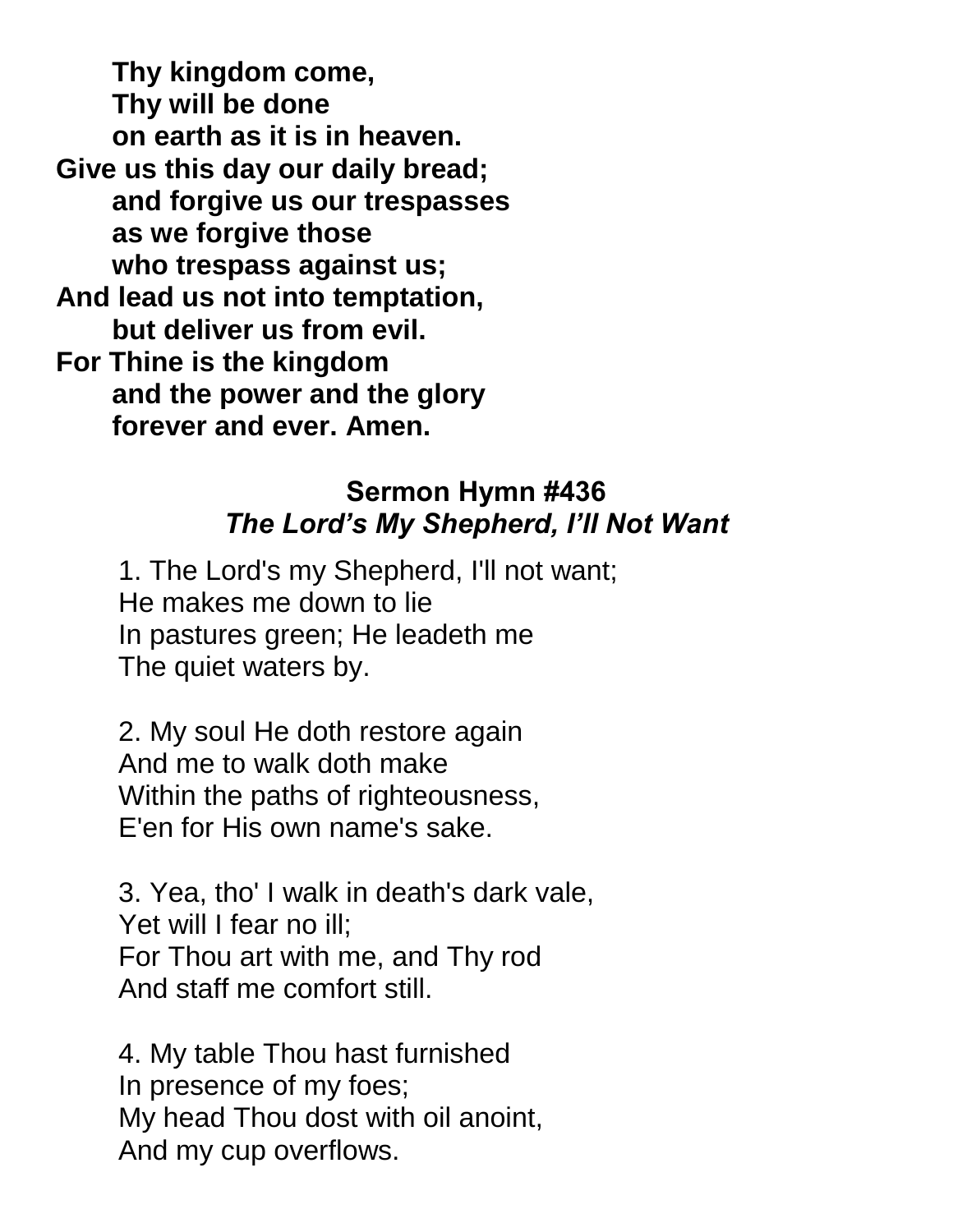5. Goodness and mercy, all my life, Shall surely follow me; And in God's house forevermore My dwelling place shall be.

#### **Prayer**

**P:** Let us pray…

… through Jesus Christ our Lord, who lives and reigns with You and the Holy Spirit, one God, now and forever.

# **The Benediction**

P: The Lord bless you and keep you. The Lord make His face shine upon you and be gracious to you. The Lord lift up His countenance upon you and give you peace.

# **C: Amen**

# **Closing Hymn #648** *I Am Jesus' Little Lamb*

 1. I am Jesus' little lamb, Ever glad at heart I am; For my Shepherd gently guides me, Knows my need, and well provides me, Loves me every day the same, Even calls me by my name.

 2. Day by day, at home, away, Jesus is my Staff and Stay. When I hunger, Jesus feeds me, Into pleasant pastures leads me; When I thirst, He bids me go Where the quiet waters flow.